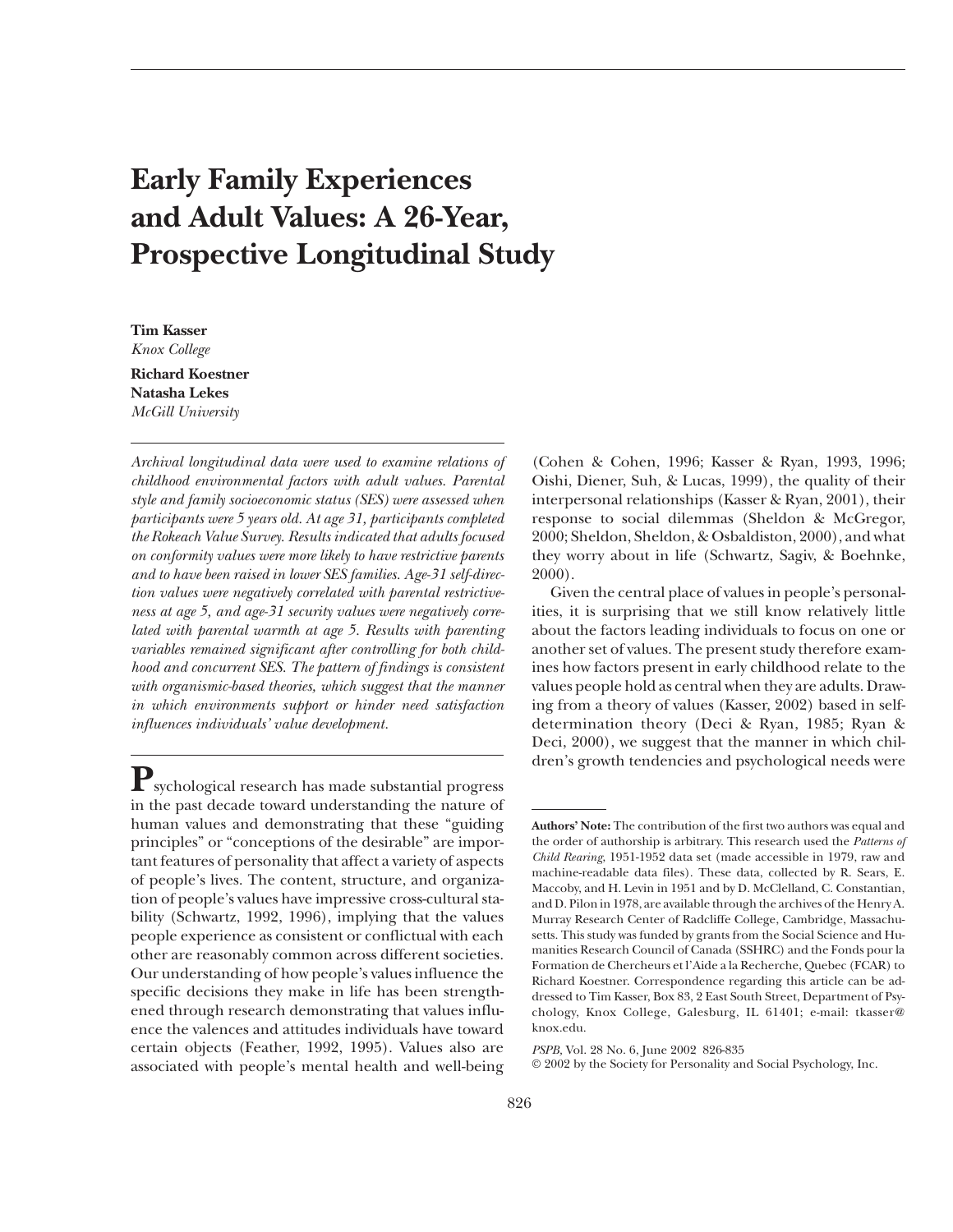supported and satisfied has important ramifications for their later values.

# *The Development of Values*

One's understanding of how values develop is naturally shaped by one's definition of values. Perhaps the most cited definition of values comes from Milton Rokeach (1973), who wrote that a value is an "enduring belief that a specific mode of conduct or end-state of existence is personally or socially preferable to an opposite or converse mode of conduct or end-state of existence" (p. 5). When values are defined as beliefs, they are seen primarily as cognitive structures, that is, types of schemata about what is important or desirable in life. Because schemata are typically understood to be learned cognitive structures, it is not surprising that the bulk of research on the development of values suggests that they are learned through a process of identification with important others in one's life. This identification theory suggests that when particular values are expressed by parents, friends, and others in one's culture, people take these belief systems into their psyches through a process akin to learning by imitation. Indeed, research supports the notion that many important values are passed on from person to person in this manner (Homer, 1993; Kasser, Ryan, Zax, & Sameroff, 1995; Kohn, Slomczynski, & Schoenbach, 1986; Rohan & Zanna, 1996; Whitbeck & Gecas, 1988).

Rokeach (1973) proposed another definition of values, however, that is less often cited but is nonetheless relevant to another process by which people take on values: "Values are the cognitive representations and transformations of needs" (p. 20). Here, Rokeach was suggesting that what people deem to be important in life is partially dependent on what they need. Other researchers and theorists, especially those concerned with motivation, agree that values are more than solely cognitive constructs and that they derive, at least in part, from people's needs (Kasser & Ryan, 1993, 1996; Maslow, 1959; Schwartz, 1992). From this definition, a value involves one's own mental conception of what is important, based on one's needs.

What is a need, though? As noted by Ryan (1995), the need concept has various definitions across psychology, ranging from what one wants to what is necessary for one's psychological health and thriving. Used in this latter, more exclusive sense, a need is a "psychological nutriment" (Sheldon, Ryan, & Reis, 1996) required for an organism to thrive and experience optimal health; that is, just as a plant requires water, sunlight, and good soil to grow, people require certain experiences to be psychologically healthy and adapted.

A definition of values based on this conception of needs points toward another process by which individuals may eventually conceive of one set of outcomes as more important than others (Kasser, 2002). As suggested by humanistic (Maslow, 1956; Rogers, 1964) and selfdetermination (Ryan & Deci, 2000) theorizing and research, some environments satisfy important psychological needs and support individuals' tendencies toward growth, whereas others are less successful in these regards. These viewpoints propose that when environments provide love, encouragement, and acceptance of one's unique perspective and desires, people's psychological needs for autonomy and relatedness are well satisfied. The satisfaction of these needs increases the likelihood that people will orient toward opportunities to express themselves; to pursue their interests; and to work toward close, intimate relationships with others. Warm, democratic parental styles thereby help children to feel confident that their needs for autonomy and relatedness will be met; this need satisfaction in turn strengthens "intrinsic" values (Kasser & Ryan, 1996) for growing as a person, being close to others, and helping the community. In contrast, when people experience cold, controlling, rejecting environments where opportunities for self-expression and intimacy are rare, their needs are poorly satisfied. As a result, they become less likely to pursue needs associated with autonomy and relatedness and thus decrease the value they place on such domains of life. Instead, such individuals often focus on obtaining external rewards, the approval of others, and feelings of safety as a way to garner some sense of worth and security as well as to compensate for their need deprivation (Kasser, 2002).

Some empirical work supports these ideas. Kasser et al. (1995) compared the maternal and social environments of a heterogeneous group of 18-year-olds who were either focused on intrinsic aspirations for selfacceptance, affiliation, and community feeling or on aspirations for financial success. Teens with cold, controlling mothers were especially likely to endorse financial success values, whereas teens with warm, democratic moms were more focused on self-acceptance, affiliation, and community feeling values. Williams, Cox, Hedberg, and Deci (2000) have similarly shown that when high schoolers perceive their parents as supporting their autonomy, they are less likely to orient toward goals concerned with others' opinions (e.g., financial success, image, and popularity) and more likely to concern themselves with values reflective of their needs (e.g., selfacceptance, affiliation, community feeling). Cohen and Cohen (1996) also have reported that children focused on materialistic values have parents who are more punishing and possessive; neither of these are parental qualities likely to facilitate growth and the satisfaction of psychological needs.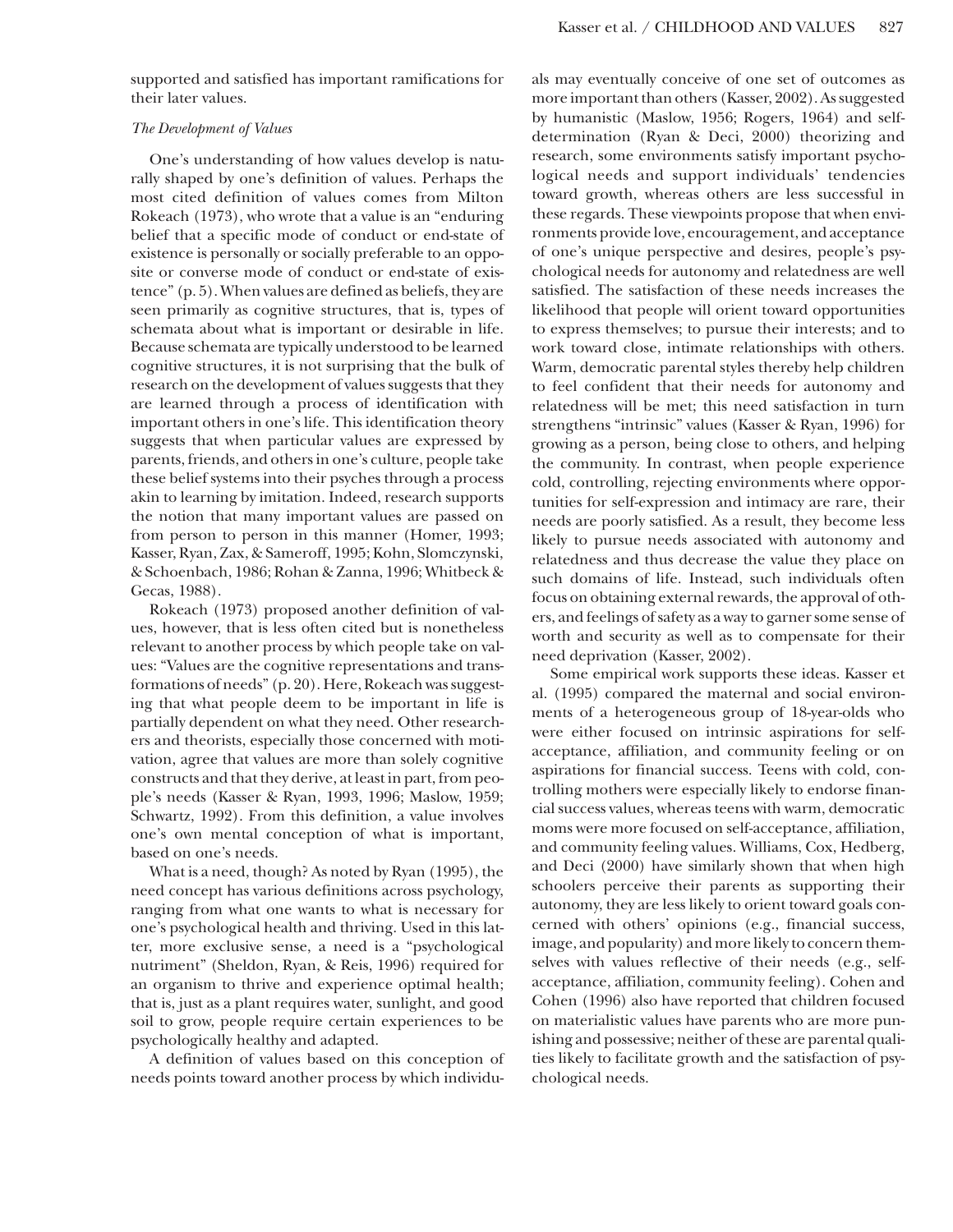Broader environmental factors such as socioeconomic status (SES) also may affect the satisfaction of children's needs, and ultimately their values (Kasser, 2002; Stewart & Healy, 1989). For example, research shows that children from socioeconomically disadvantaged backgrounds are less likely to focus on values reflective of autonomy, relatedness, and growth motivations and are more likely to concern themselves with materialistic values based in security and a desire to impress others (Cohen & Cohen, 1996; Kasser et al., 1995). Other research suggesting that socioeconomic factors influence values comes at the national level from the political scientist Inglehart (1971). Drawing from the Maslovian need hierarchy, Inglehart suggests that materialistic values are largely derivative of lower level physiological and security needs, whereas postmaterialistic values result from a concern with higher needs, such as for freedom, aesthetics, and good relationships. His extensive crossnational research program (e.g., Abramson & Inglehart, 1995) has documented that individuals raised in economically poorer times are more likely to focus on materialistic values than are individuals raised in economically secure times, presumably because the former individuals were less likely to have their needs well satisfied. Furthermore, citizens of poorer nations are typically more materialistic than are those from wealthier nations, who can focus on postmaterialist values because of their greater need satisfaction.

## *The Present Study*

Although the literature reviewed above is consistent with a need-based theory of value acquisition, this rather slight body of research on the development of values suffers from at least three limitations. First, much of the work has focused on late adolescents; therefore, we know relatively little about factors leading to the development of adult values. Second, the work has been largely cross-sectional in nature, exploring how environmental factors measured during adolescence relate to values measured during adolescence; therefore, we lack the long-term longitudinal designs that can speak to issues of causation. Third, the measures of values used have been rather limited, focusing on either empirically derived values (Cohen & Cohen, 1996) or values representative of a particular theoretical orientation (Kasser et al., 1995; Williams et al., 2000); therefore, we lack conceptual replications of the theory using other measures of values.

The current study addressed these limitations and extended previous research by using archival longitudinal data to examine the relation of preschool parenting and SES to adult values measured with the Rokeach (1973) Value Survey. We used a sample of 5-year-olds originally recruited by Sears, Maccoby, and Levin (1957) whose mothers were interviewed regarding their own and their husbands' parenting practices. The mothers' responses were coded by raters into more than 160 specific parenting dimensions and later factor analyzed (by Koestner, Franz, & Weinberger, 1990) to construct global dimensions assessing warmth and restrictiveness, two central dimensions of parenting that have frequently been identified by developmental researchers (Baumrind, 1971; Darling & Steinberg, 1993; Maccoby & Martin, 1983). Children's SES at age 5 was indexed by collecting data on their fathers' occupational status and education level, the family's yearly income, and the mother's education.

When sample participants were 31 years old, they completed the widely used Rokeach Value Survey (RVS) (Rokeach, 1973), in which people rank order the importance of 18 terminal values (end states that are phrased as nouns, e.g., wisdom, sense of accomplishment) and 18 instrumental values (modes of behavior that are phrased as adjectives, e.g., independent, broad-minded). Although some past research examines these 36 values individually, we based our scoring of the RVS on the research program of Schwartz (1992, 1996; Schwartz & Bilsky, 1987, 1990), who has been working to identify a "universal" structure of values. His analyses yield a circumplex model that shows that the same basic motivational domains appear in most every country and, what's more, that these domains are related to each other in predictable and consistent ways.<sup>1</sup>

The seven value contents identified as "universal" with Schwartz and Bilsky's (1990) analysis of the RVS included (a) self-direction values for independent thought and action choosing; (b) maturity values involving appreciation, understanding, and acceptance of oneself, others, and the surrounding world; (c) prosocial values reflecting active protection or enhancement of others; (d) restrictive conformity values involving restraint of actions and impulses likely to harm others or violate sanctioned norms; (e) security values for safety, harmony, and stability; (f) achievement values involving a focus on personal success; and (g) enjoyment values concerned with pleasure and sensuous gratification. Table 1 presents the actual Rokeach items included in the motivational domains for the sample of American adults Schwartz and Bilsky (1990) studied. The seven value domains are organized so that they fall in the order of the circumplex, working clockwise around the pattern; thus, enjoyment and maturity sit on either side of self-direction in the circumplex.

An important feature of Schwartz and Bilsky's (1990) model is that these seven motivational domains have been found to emerge in the same circumplex pattern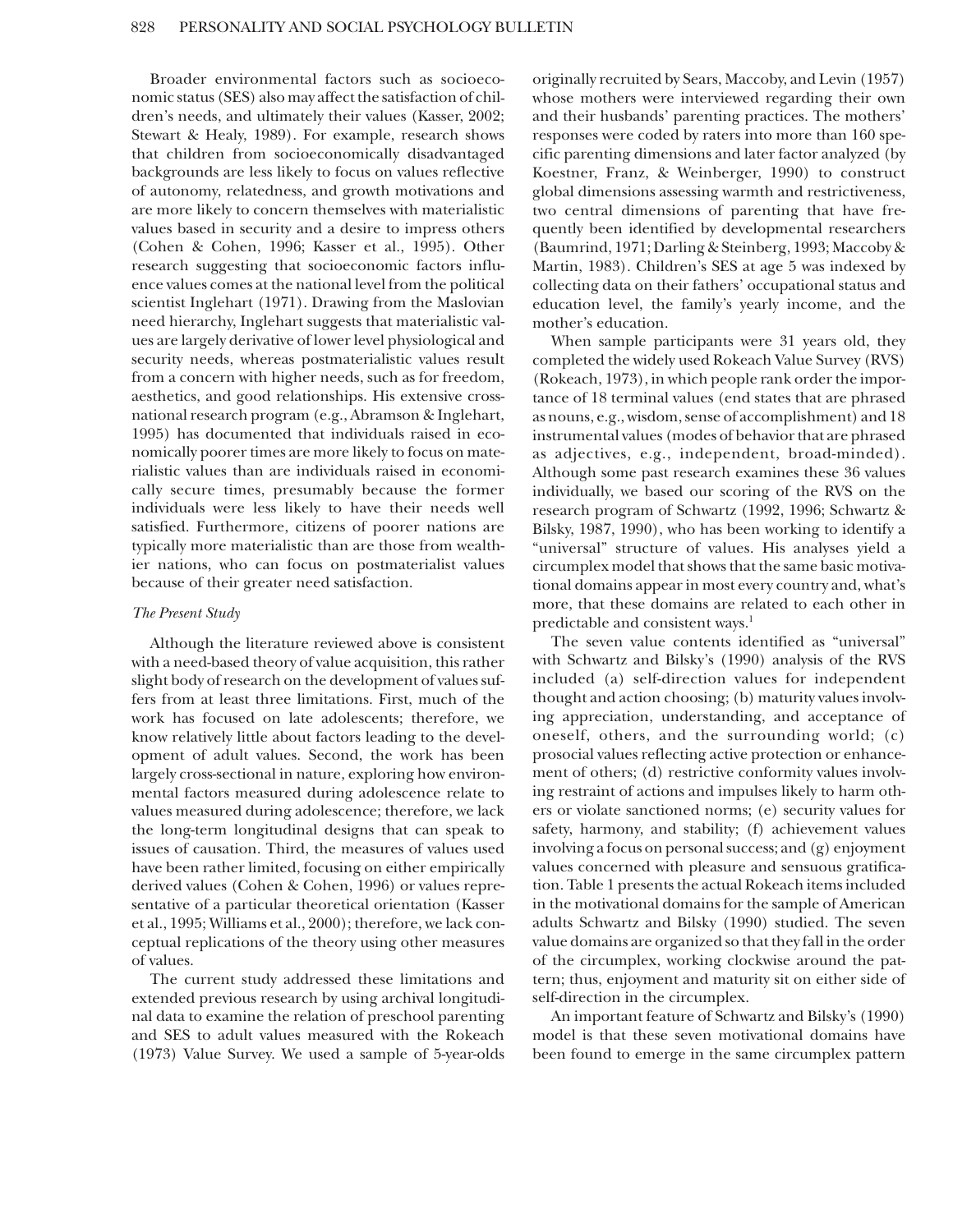| <b>Motivational Domain</b> | <i>Individual Values</i>                                                                 | M     | <b>SD</b> |
|----------------------------|------------------------------------------------------------------------------------------|-------|-----------|
| Self-direction             | Sense of accomplishment, broad-minded, imaginative, independent, intellectual, logical   | 9.60  | 2.59      |
| Maturity                   | World of beauty, mature love, self-respect, wisdom, courageous                           | 10.88 | 1.67      |
| Prosocial                  | World at peace, equality, salvation, true friendship, forgiving, helpful, honest, loving | 10.09 | 2.22      |
| Restrictive conformity     | Clean, obedient, polite                                                                  | 5.30  | 3.43      |
| Security                   | Family security, freedom, inner harmony, national security, responsible, self-controlled | 10.38 | 1.76      |
| Achievement                | Exciting life, social recognition, ambitious, capable                                    | 9.12  | 2.54      |
| Enjoyment                  | Comfortable life, happiness, pleasure, cheerful                                          | 8.79  | 2.88      |

**TABLE 1: Motivational Domains Computed From the Rokeach Value Survey, Individual Values Involved, and Means and Standard Deviations in This Sample**

across cultures; that is, certain value domains are generally seen by people worldwide as consistent with each other (e.g., maturity and prosocial values are typically consistent), and thus, these motivational domains fall next to each other in the circumplex. Other value domains are viewed by people as in conflict with each other (e.g., self-direction opposes restrictive conformity) and thus fall opposite each other in the circumplex. Another important feature of the circumplex model is that when correlations between the values and some other variable (such as parental style) are graphically represented, they should follow a "sinusoidal pattern" in which the absolute peaks and troughs occur for values on opposite sides of the circumplex, with the overall pattern of correlations resembling a sin wave when graphed (Schwartz, 1992).

Our reading of the seven value domains indexed by the RVS suggested that values for self-direction, maturity, and prosocial behavior most reflect the psychological needs for autonomy, growth, and relatedness that are central to individuals' functioning (Kasser, 2002) and thus bore a reasonably strong similarity to what we have elsewhere termed intrinsic, growth-oriented values (Kasser & Ryan, 1996). In contrast, values for security and restrictive conformity seemed to straightforwardly reflect desires focused on attaining feelings of safety and fitting into others' opinions, that is, values we suggest become central when needs have been relatively unsatisfied in the past. We therefore expected that people focused on these two types of values would have experienced less nurturant caregiving and less socioeconomic advantage.

We made no predictions regarding Schwartz and Bilsky's (1990) achievement and enjoyment value domains, however. The former value domain seemed to include a focus both on being efficacious, which may satisfy needs for competence, and on appearing worthwhile in others' eyes, which seems reflective of extrinsic desires to impress other people. The seventh motivational domain, enjoyment, did not seem to directly map onto either type of value we have previously studied.

# *Hypotheses*

First, we hypothesized that the experience of parental warmth, parental nonrestrictiveness, and socioeconomic advantage in childhood would be associated with adults' increased concern for self-direction, prosocial, and maturity values. Second, we hypothesized that the experience of parental coldness, parental restrictiveness, and socioeconomic disadvantage would be associated with adults' increased concern for security and restrictive conformity values. If these hypotheses were supported, we also expected to find that graphing the direction and magnitude of the correlations in their order around the circumplex should yield the sinusoidal wave form predicted by Schwartz (1992). Such a result would not only support our theoretical notions concerning the relations between childhood environments and adult values but also would provide further support for the idea that these seven values are organized in the circumplex fashion suggested by Schwartz (1992).

We further explored whether childhood parenting and SES had relatively independent effects on adult values by examining their associations after partialing out each others' effects and the effect of adult SES. In line with the results of Kasser et al. (1995), we expected that parenting effects would remain significant even after controlling for socioeconomic factors, because they are rather proximal factors that would have reasonably direct effects on need satisfaction. However, we wondered whether the effects of childhood SES might be mediated by adult SES and parental styles. Such a result would be consistent with the writings of the sociologist Kohn (1977), who suggested that lower socioeconomic backgrounds are associated with a decreased emphasis on self-direction values and an increased emphasis on conformity values because parents from such backgrounds are more restrictive with their children. Kohn believes that such strategies are used by lower SES parents to inculcate in children a preference for valuing conformity rather than self-direction because the former type of values will be more adaptive for the types of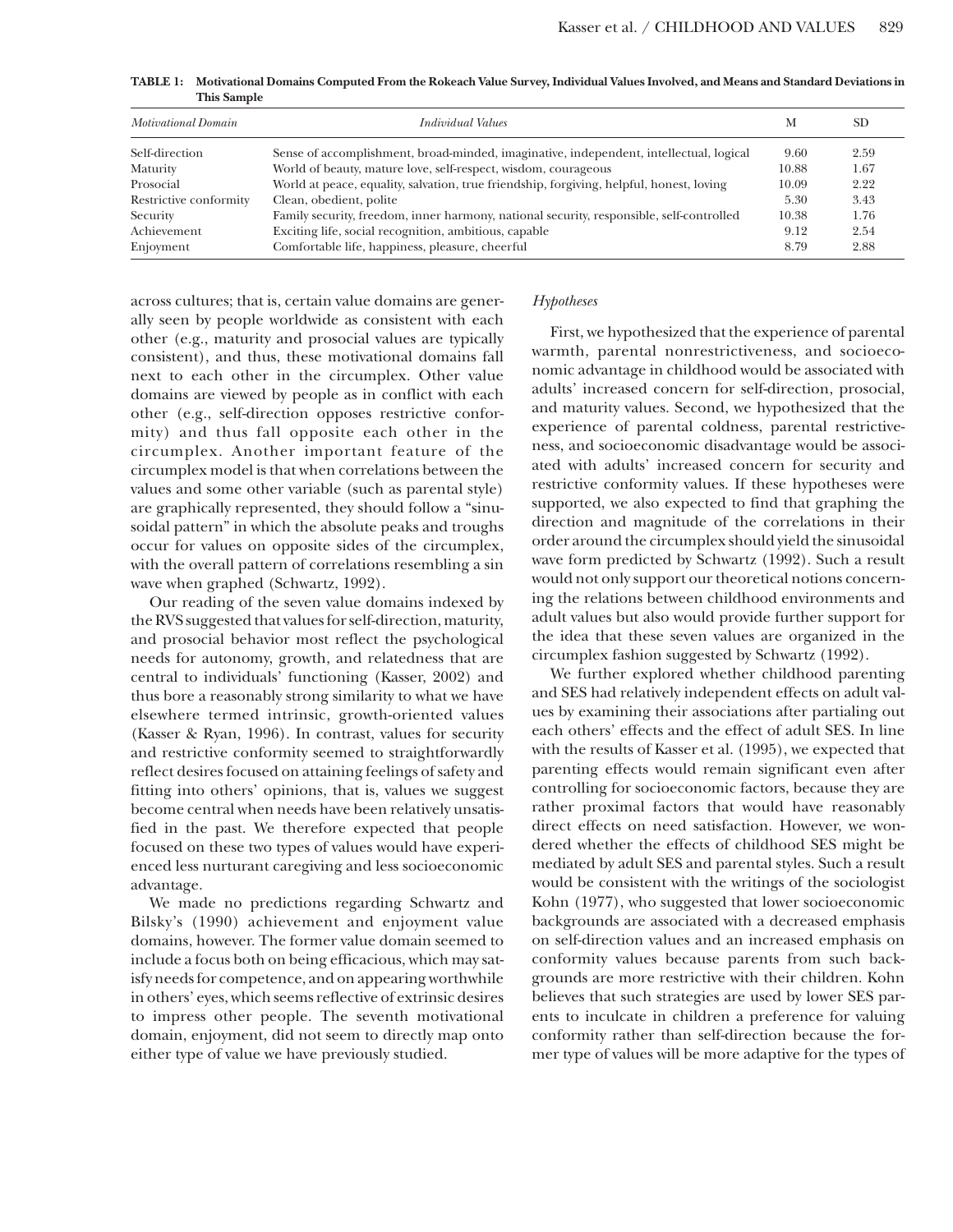jobs and experiences that children from lower socioeconomic situations are likely to have.

#### METHOD

## *Participants*

The original sample was recruited in 1951 and 1952 by Sears et al. (1957) and consisted of 379 White, 5-yearold children from two-parent, working-class and uppermiddle-class homes in the Boston area. Follow-up data were collected from a subsample of participants when they were about 31 years old (McClelland, Constantian, Regalado, & Stone, 1982); of these, 79 participants (40 women and 39 men) completed the RVS and formed the sample of interest for the current study. Sears (1984) provides a history of every follow-up of his original sample and McClelland et al. (1982) provide details regarding the recruitment of participants at age 31. The large reduction in participants from age 5 to age 31 is accounted for by the difficulty of locating participants after 25 years, exacerbated by the fact that Sears et al. (1957) did not explicitly plan to conduct long-term, longitudinal follow-ups of their sample.

Although McClelland and Pilon (1983) reported that the 31-year-old sample was representative of the original sample on a host of demographic indices, we wanted to ensure that our subsample also was comparable to the original. To this end, we performed *t* tests comparing the 31-year-old participants with the remaining participants from the original sample on the two summary parenting dimensions and SES. No differences approached significance.

### *Measures*

*Parenting measures*. When the participants were 5 years old, their mothers were interviewed by trained female experimenters using a standardized interview schedule of 72 open-ended questions about child rearing. Interview transcripts were coded later by two independent judges on 167 parenting variables. These variables concerned the mother's report about her own parenting behavior and feelings, the father's parenting behavior and feelings, and the coordination of parenting roles between herself and her husband. Further details about the original interview and coding can be found in Sears et al. (1957).

Subsequent factor analyses of a subset of the Sears et al. (1957) ratings by Koestner et al. (1990) yielded 11 factors reflecting maternal and paternal styles. For the present study, we were interested in parenting factors reflecting restrictiveness and warmth because they were of greatest theoretical relevance. Five of the 11 dimensions were conceptually related to Parental Restrictiveness general maternal strictness, maternal restriction of sexuality, maternal inhibition of aggression, maternal use of physical punishment, and general paternal strictness. Four of the dimensions were related to Parental Warmth—maternal warmth, maternal use of praise, paternal warmth, and paternal involvement in child care. Appendix A provides examples of the items that made up each of these dimensions.

Global indices of Parental Restrictiveness and Warmth were created by standardizing and combining the scores from each of the dimensions related to these constructs. The factors were scored so that higher numbers indicated greater warmth and greater restrictiveness. A recent study employed these superfactors and described their psychometric characteristics as adequate (Koestner, Walker, & Fichman, 1999).

*SES index*. Participants' SES at age 5 was indexed by information about the father's occupational status, father and mother's education level, and the family's yearly income.2 The sample included a wide range of occupational statuses for the father: 15% professional, 6% semiprofessional, 28% business-managerial, 13% clerical, 27% blue collar, and 11% service. Thirty-seven percent of fathers and 23% of mothers had graduated from college, whereas 15% of fathers and 24% of mothers had not completed high school. The median yearly income in 1951-1952 for the sample was between \$5,000 and \$7,500. Occupational status, educational achievement, and income were each rated by Sears et al. (1957) on 7-point scales. For example, occupational status ranged from 1 (*unskilled worker*) to 7 (*major professional*), whereas education ranged from 1 (*did not complete grade school*) to 7 (*completed college and attended graduate or professional school*). We computed a summary index of SES at age 5 by averaging participants' standardized scores on father's occupational status, father's education, mother's education, and family income. The reliability of this summary variable was adequate: Cronbach's  $\alpha$  = .84.

We then devised a measure of age-31 SES by using four parallel indices. These included the participants' occupation and years of schooling, their spouses' occupation (if available), and the family's yearly income. (Spouses' education level was not collected at the 31 year follow-up.) The alpha of this age-31 SES variable was .79, and it correlated with age-5 SES at a significant level, *r* = .48, *p* < .001.

*RVS (Rokeach,1973)*. The RVS is a 36-item measure that differentiates people according to their goals in life (terminal values) and modes of conduct (instrumental values). When they were 31 years old, participants were asked to rank 18 terminal values from most to least important and then rank 18 instrumental values in the same manner. All the values were presented in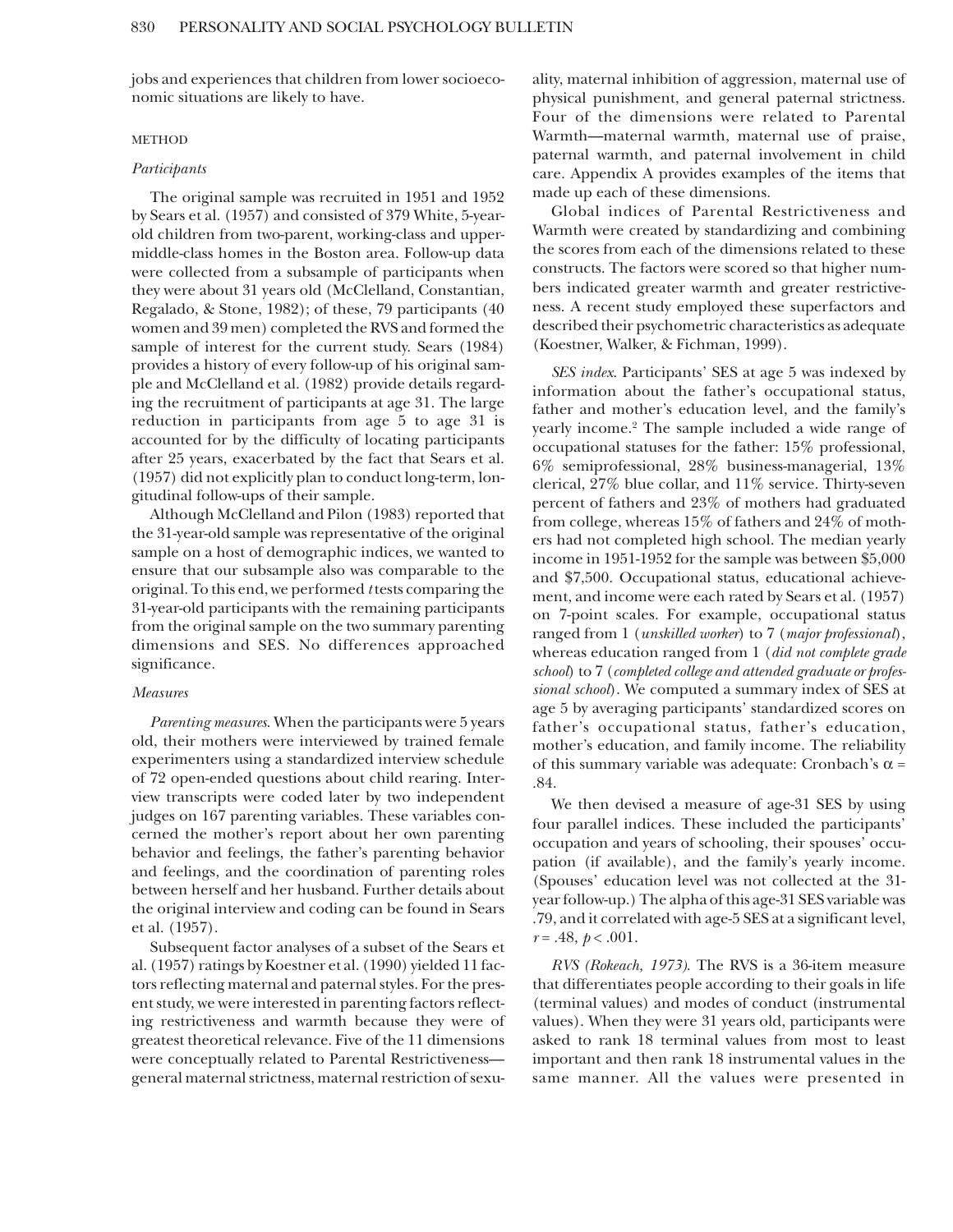alphabetical order. The convergent and discriminant validity of this instrument has been supported (Braithwaite & Scott, 1991), and the measure also has shown good test-retest reliability over a period of 14 to 16 months ( $r = .69$ ) (Rokeach, 1973).

As mentioned above, the 36 Rokeach values were categorized in this study according to the framework of Schwartz and Bilsky (1990); in particular, we used their analysis of a large sample of American adults. Table 1 indicates the individual values that were grouped in the categories of self-direction, maturity, prosocial, restrictive conformity, security, achievement, and enjoyment. Summary scores were computed for each of these domains by averaging the relevant individual values, such that high scores indicate a greater value placed on that domain.

## RESULTS

#### *Means and Standard Deviations for Value Domains*

Table 1 provides the means and standard deviations for the motivational domains derived from the RVS in the order they follow in the circumplex. Maturity was the most highly ranked of the growth-oriented value domains, followed by prosocial and self-direction. Among the value domains focused on security and others' opinions, security was highly ranked but restrictive conformity received lower rankings. Achievement and enjoyment values were ranked relatively low. *t* tests also revealed that women were significantly more oriented toward prosocial values than were men ( $t = -4.08$ ,  $p <$ .001), and men were more focused on enjoyment values than were women  $(t = 2.69, \, p < .01)$ .

# *Zero-Order Correlations Between Childhood Environment and Adult Values*

To examine how childhood environmental characteristics relate to adult values, we began by conducting the zero-order correlations presented in Table 2. As can be seen, all significant correlations supported our predictions. Self-direction values at age 31 were negatively correlated with parental restrictiveness at age 5. People who placed a strong value on restrictive conformity had lower SES at age 5 and were raised by more restrictive parents. Finally, age-31 security values were negatively correlated with parental warmth at age 5. Although the number of significant correlations was not large, we remind our readers that we only made predictions concerning five of the value domains (i.e., not achievement or enjoyment, for which there were no significant correlations). As such, 4 of the 15 correlations about which we made predictions yielded significant results, a number that exceeds the one significant correlation that might be expected by chance.

**TABLE 2: Zero-Order Correlations of Childhood Environment With Adult Values**

| Value                  | <i>Parental</i><br><i>Restrictiveness</i> | <i>Parental</i><br><i>Warmth</i> | Age 5 SES |
|------------------------|-------------------------------------------|----------------------------------|-----------|
| Self-direction         | $-33*$                                    | $-.04$                           | .15       |
| Maturity               | $-.13$                                    | $-.03$                           | .17       |
| Prosocial              | .05                                       | .10                              | $-.04$    |
| Restrictive conformity | .99**                                     | $-.00$                           | $-.24**$  |
| Security               | .03                                       | $-.27*$                          | .02       |
| Achievement            | .00.                                      | .06                              | .03       |
| Enjoyment              | .18                                       | .16                              | $-.15$    |

NOTE: SES = socioeconomic status.

\**p* < .05. \*\**p* < .01.

Recall that we also predicted that correlations between environmental factors and values would follow the sinusoidal pattern described by Schwartz (1992). As shown in Figure 1, this hypothesis also received some support in the case of childhood SES and the measure of parental restrictiveness. The sinusoidal wave form is notable such that the peak of the SES wave occurs at selfdirection and maturity, whereas its trough occurs for the value opposite in the circumplex, restrictive conformity, with the other values falling in a patterned way in between. Similarly, for parental restrictiveness, the peak of the wave form occurs with restrictive conformity values and the trough occurs for self-direction. The only value that does not seem to follow the predicted sinusoidal pattern is enjoyment (a value about which we had made no predictions for our environmental variables). We would also note that the sinusoidal pattern was present, although substantially weaker, for parental warmth.<sup>3</sup>

# *Partial Correlations*

Partial correlational analyses were used for two purposes: (a) to test whether the significant relations obtained between parenting variables and adult values would remain significant after controlling for participants' SES and gender and (b) to test a model inspired by Kohn (1977) in which the impact of SES on later values is mediated by parental practices.4

First, the three significant correlations reported in Table 2 between parenting factors and adult values were recomputed after controlling for the effects of age-5 SES, age-31 SES, and participants' gender; all three correlations remained significant. Parental restrictiveness was still associated with lower self-direction values (*pr* = – .28, *p* < .05) and higher restrictive conformity values (*pr* = .22,  $p < .05$ ); parental warmth was still related to lower security values ( $pr = -.25, p < .05$ ). Thus, in all cases, the effects of childhood parenting on adult values were not reducible to the effects of gender or SES.

Next, applying the criteria established by Baron and Kenny (1987), we used correlation and partial correla-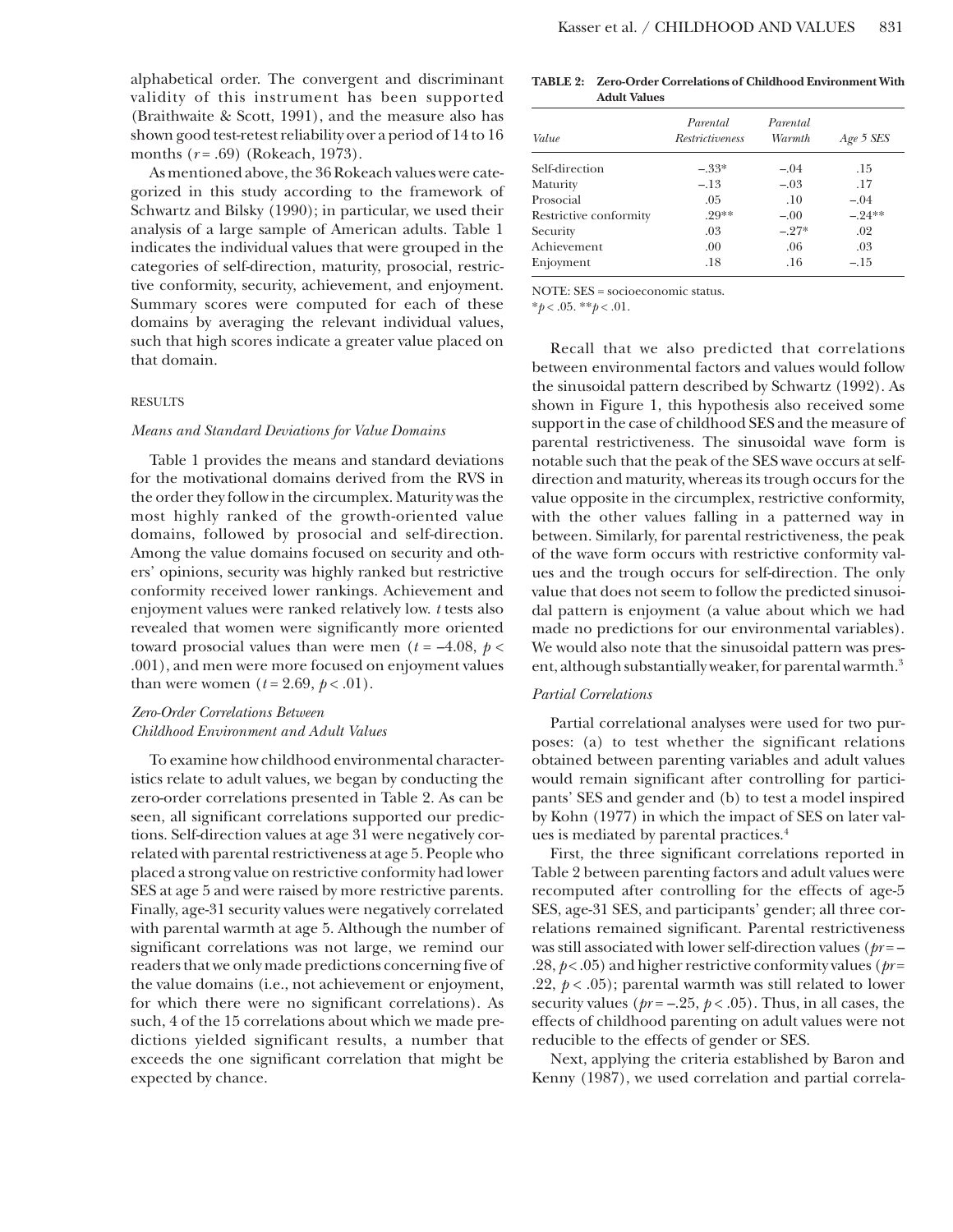

**Figure 1 Sinusoidal wave pattern representing the magnitude and direction of correlations of individual value domains with age-5 socioeconomic status and parental restrictiveness.**

tion analyses to test the ideas resulting from Kohn's (1977) model regarding the impact of SES on adults' values for restrictive conformity. The first criteria, of a significant relation between the predictor (childhood SES) and the outcome (age-31 restrictive conformity values), was met: the two variables correlated  $r=-.24$ . The second criteria, of relations between the proposed mediator variable (parental restrictiveness) and both the predictor and the outcome, was also met; restrictive parenting correlated with both age-5 SES  $(r=-.41)$  and with age-31 restrictive conformity values  $(r = .29)$ . Finally, we tested the third criteria of mediation, that the relation between the predictor variable and the outcome is substantially reduced when the effect of the proposed mediator is controlled. Results showed that the relation between age-5 SES and age-31 restrictive conformity values was reduced to nonsignificance after controlling for gender and parental restrictiveness ( $pr = -.12$ ,  $p > .10$ ). These results suggest that the impact of childhood SES on adult restrictive conformity values is at least partially mediated by parental restrictiveness.

## DISCUSSION

The present study tested humanistic and organismic theories concerning the developmental antecedents of people's values (Kasser, 2002; Maslow, 1956; Rogers, 1964). Starting from a definition of values based in needs (Rokeach, 1973), we suggested that the ways in which

environmental circumstances support or hinder important psychological needs (Ryan & Deci, 2000) have important ramifications for the values a person eventually holds. Specifically, when environments support children's needs to grow, be choiceful, and be close to others, they will focus on values reflective of these needs once they reach adulthood. In contrast, when environments block or frustrate such needs and motivations, people will become concerned with security and how others view them.

Results using this archival, prospective, longitudinal data set supported these hypotheses. Restrictive parenting at age 5 was related to a focus on conformity values and less emphasis on self-direction values when the participants were 31 years old. Cold parenting at age 5 also related to an adult concern with security values. Examination of the broader, extrafamilial factor of SES showed that children from less advantaged situations were more likely to value restrictive conformity as adults. The fact that the patterns of correlations between these environmental variables and the value domains followed the sinusoidal wave pattern predicted by Schwartz (1992) adds further credence both to our hypotheses and to the circumplex model of values he and his colleagues have been developing.

Additional analyses suggested that the impact of a low SES background on valuing conformity was mediated by parental restrictiveness and by the individuals' eventual SES; that is, low SES in childhood appears to exert its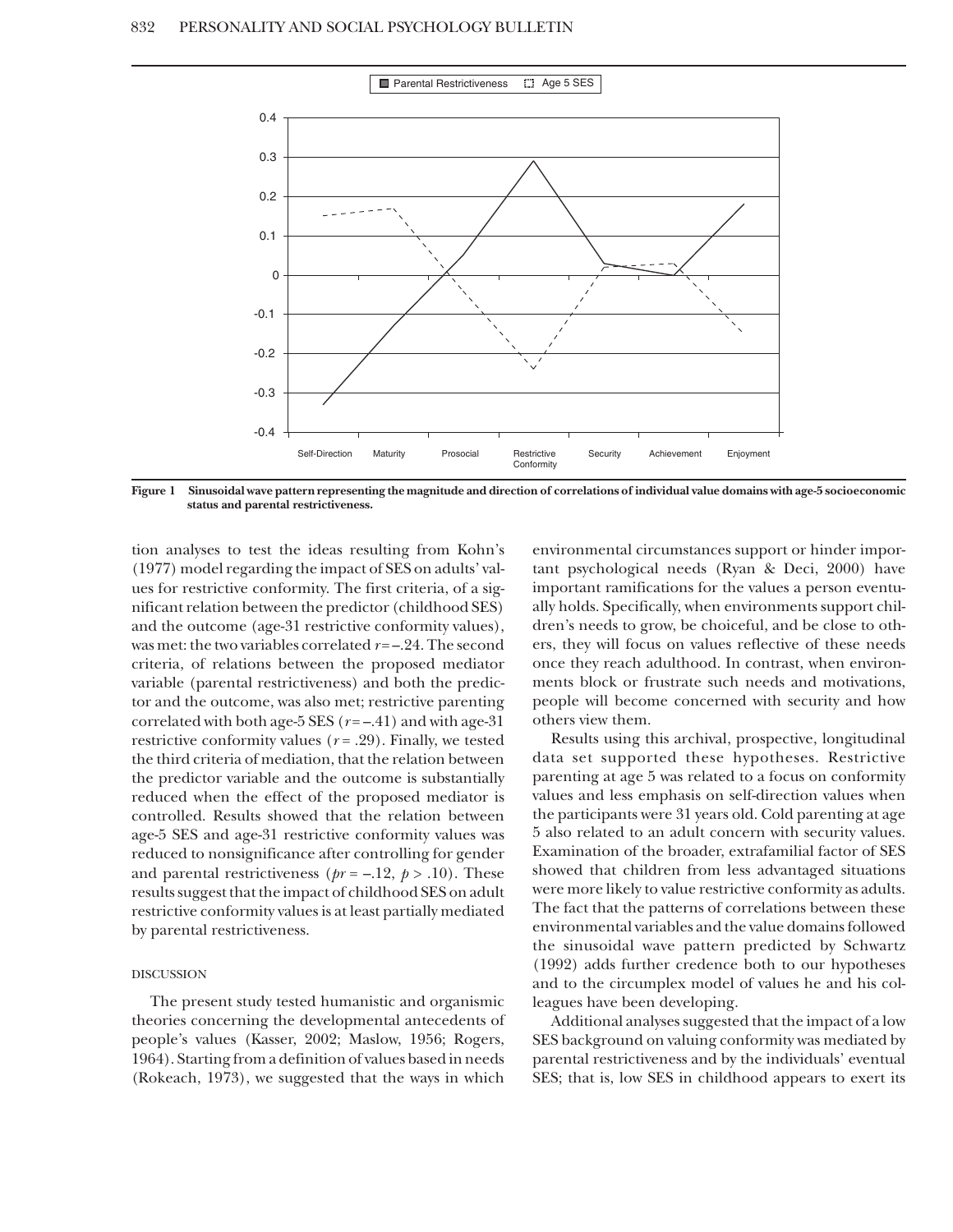influence on conformity values by leading parents to behave in a more restrictive manner. This pathway fits well with Kohn's (1977) arguments that lower SES parents, who occupy work roles with fewer opportunities for self-direction, suggest to their children that behaving in a conforming fashion is more important than making one's own choices in life. We are unaware of any research that has examined this hypothesis with such an extensive longitudinal study or with Schwartz and Bilsky's (1990) measure of values. These mediational results with SES must be interpreted cautiously, however, because all participants were from White, two-parent families in which the father was employed, and from an era in which mothers were much less likely to work outside the home. Furthermore, the small sample size may lead to unstable partial correlation coefficients. Nonetheless, the results point to an important pathway by which the more distal environmental characteristic of SES may affect values via more proximal effects, in this case parental styles.

Whereas the relations of childhood SES to adult values were well accounted for by other environmental factors, this was not true in the case of childhood parenting; that is, partial correlations suggested that children's parental environment bore a significant association to their adult values, even after controlling for the effects of gender and both age-5 and age-31 SES. This suggests that something about the effects of parental restrictiveness and warmth, beyond just their associations with SES, may lead individuals to differentially orient toward values as an adult. Our belief is that such parental styles affect the manner in which children's needs are satisfied, which then translates into the values they pursue and believe to be of importance in life. Some parental styles may be more likely to occur in some socioeconomic environments than in others, but regardless of a family's wealth, the way children are treated by their parents seems to influence their eventual values.

These results are particularly impressive when considered in light of several important factors. First, the present study used a 26-year prospective longitudinal design, whereas previous studies have used a single-assessment, contemporaneous research design (Kasser et al., 1995; Williams et al., 2000). We left unmeasured a wealth of life experiences that could affect adults' values yet still demonstrated reliable and predicted relationships between childhood experiences and adult values. Second, the present study employed a different methodology for assessing the relative importance of values than has been used in past work. Although it would have been worthwhile to duplicate Kasser et al.'s (1995) assessment of intrinsic and extrinsic values, it is perhaps a more rigorous test of the generalizability of this organismic theory to use the value dimensions included on the RVS and identified by Schwartz and Bilsky (1987, 1990). Finally, it

is noteworthy that the study used multiple methods to index the primary study variables; that is, environmental predictors were assessed via interviews with participants' mothers, whereas information on values was obtained via participant self-report with a well-known and validated scale. Thus, significant results are unlikely due to mere method-based associations between variables.

## *Limitations and Future Directions*

Despite these strengths, it is important to also acknowledge several limitations of our investigation. First, the parental behaviors measured apply only to the first 5 years of life; the meaning and effects of parenting practices certainly change as children age (Darling & Steinberg, 1993). Thus, more research needs to examine how parenting at other ages relates to values. Second, all participants were children in the 1950s. The traditional family structure of this cohort (two parents with father as primary wage earner) is no longer the norm, and it is not clear whether similar patterns would be found within other family structures, such as single-parent or twobreadwinner families. It is also not clear how particular social events of the era (such as the Cold War and the rise of consumer culture) may have influenced this cohort's value development (Stewart & Healy, 1989). Third, our hypotheses were examined in the highly individualistic culture of the United States; because the meanings of security, conformity, and self-direction values may be different in collectivist cultures (Kim & Markus, 1999), future research in other social contexts is required. Finally, it is important to remember that even a prospective longitudinal design cannot demonstrate causal relations. The relations between childhood experiences and later adult characteristics could be due to the effects of unmeasured third variables (i.e., genetically transmitted behavioral dispositions) that influence both parents' child-rearing practices and children's later behavior (Plomin, 1995); it would be interesting to know the extent to which values may be inherited.

In addition to correcting the limitations of this work, substantial longitudinal research is needed to better explore other environmental factors that might influence value development. Aside from one's early parenting experiences, there are a host of other environmental factors, such as exposure to media, style of formal education, availability of role models, and more general social developmental factors, that may influence the development of values. Indeed, a review of the developmental literature reached the conclusion that peer groups exert far greater influence on children's personality development than do parents (Harris, 1995).

The mediating processes involved in the acquisition of values also require further study. More research could explore whether people's levels of need satisfaction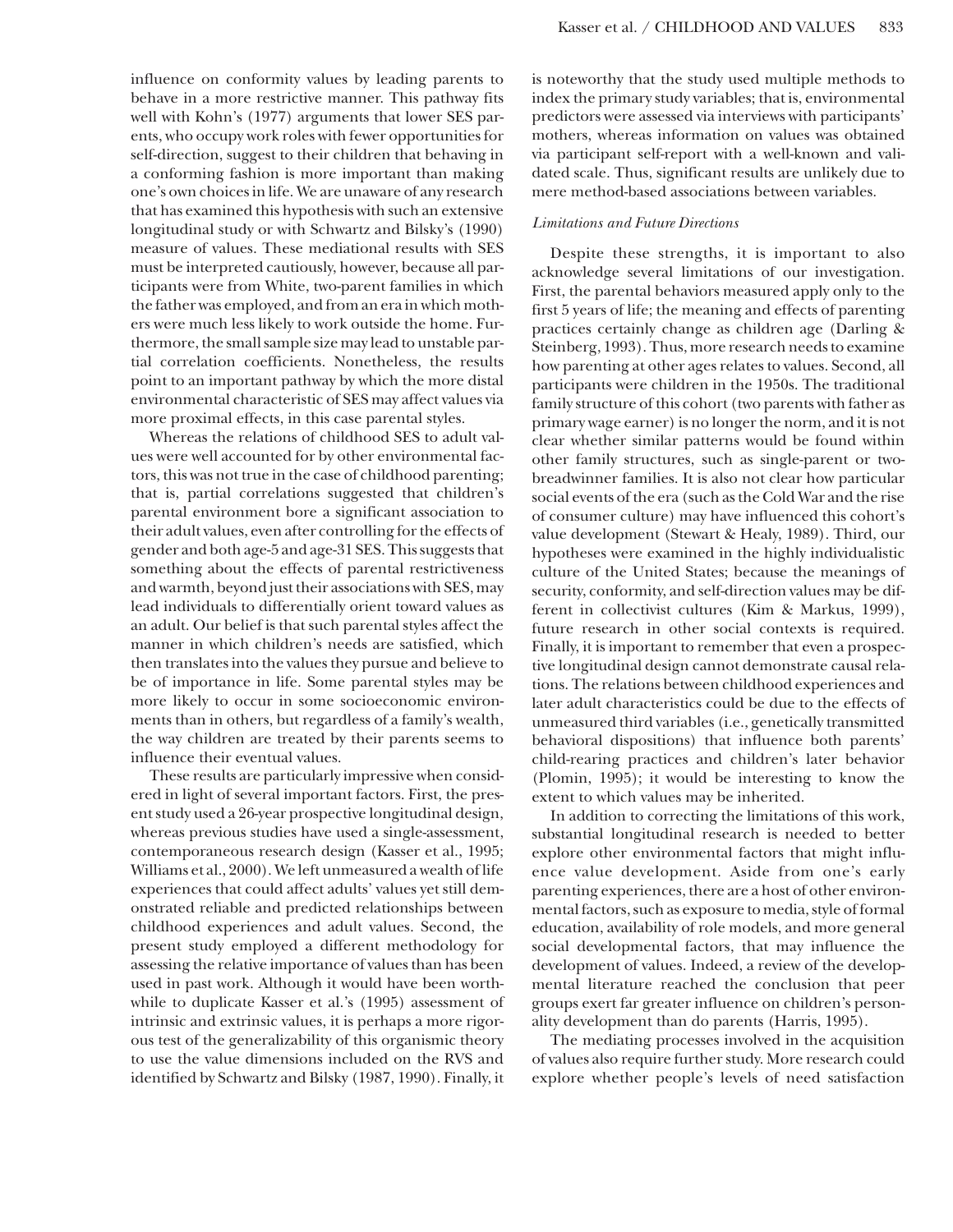actually vary as a function of parental style and socioeconomic circumstances and whether need satisfaction actually later influences values. It also would be interesting to explore in further detail the correlations between SES, parental styles, and parental value systems. Perhaps, for example, parents with restrictive parenting styles also hold conformity and security values as prominent in their own system, whereas parents who are more democratic value self-direction. Indeed, Kasser et al. (1995) found that mothers who strongly valued their children's financial success were likely to be rather nonnurturant and from lower SES backgrounds. The current data could then be interpreted as consistent with an identification model of value acquisition. Thus, it is unclear from the present data whether the childhood factors we examined influenced values via need satisfaction, parental modeling of values, and/or some unexplored other sets of mediating variables (such as attachment styles or genetics). It seems likely that many different pathways simultaneously operate in the development of an aspect of personality so important as values.

## **Appendix A Sample Items for Parental Restrictiveness and Warmth**

- (1) Parental restrictiveness
- a. General maternal strictness
	- Amount of pressure for conformity with table manners and restrictions
	- Level of standards, neatness, orderliness, and cleanliness
- b. Maternal restrictiveness, re: sexuality
	- Amount of pressure that mother has applied for modesty indoors
	- Severity of pressure that has been applied against sex play
- c. Maternal inhibition of aggression

Level of mother's demands for child to be aggressive toward others (reversed)

- Permissiveness for inappropriate aggression toward other children (reversed)
- d. Maternal use of physical punishment Extent the mother spanks Use of reasoning (reversed)
- e. General paternal strictness Father's standards for obedience: How strict is he? How lenient is father with child? (reversed)
- (2) Parental warmth
- a. Maternal warmth
	- Warmth of affectional bond: mother to child Amount of affectional demonstrativeness, mother to child
- b. Maternal use of praise Praise for table manners Praise for nice play
- c. Paternal warmth
- Amount of coldness and lack of affection between child and father (reversed)
- Nature of affectional bond, father to child
- d. Paternal involvement in child care Extent to which father stays with child when mother is out
	- Amount father does in connection with taking care of child

#### NOTES

1. One limitation of archival research is that the measures originally administered to participants are unlikely to represent the "cutting edge" of contemporary research. For example, at the time these individuals were 31, the Rokeach Value Survey (RVS) was easily the most widely used survey to assess values; today, that statement would be less true. Furthermore, Schwartz's (1992, 1996) recent research, conducted in more nations and based on measures other than the RVS, has now identified 10 rather than 7 motivational domains as "universal." What's more, his later work has found that some of the specific values previously classified in one motivational domain are now part of a different domain (e.g., inner harmony was previously in security and now is in universalism) and that the circumplex has a somewhat different structure than was reported in earlier samples. We therefore found ourselves in a bit of a quandary as to how best use the RVS and whether to apply Schwartz's earlier scheme or his later ones. In the end, we chose to apply the computational scheme from Schwartz and Bilsky (1990) because it was based on the exact same value measure as used in this sample and because the scoring had been validated on U.S. citizens. We did take into consideration refinements of the circumplex patterning in forming some hypotheses, however.

2. Mother's occupation was only coded for 28% of the original sample, resulting in substantial missing data; therefore, we did not use it to compute our summary variable.

3. For purely exploratory purposes, we conducted hierarchical multiple regressions to examine whether adult values might be influenced by interactions among gender, age-5 socioeconomic status (SES), parental warmth, and parental restrictiveness. In all cases, these four variables were first entered as a set of predictors, followed by the two-way interactions among these variables in a second set, and then by the three-way interactions in a third set. Only three significant interaction effects were detected, all involving the two value domains (i.e., achievement and enjoyment) about which we had made no main effect predictions. First, an interaction between gender and warmth was detected ( $t = 2.00$ ,  $p < .05$ ), showing a tendency for warmth to relate negatively to achievement values for men  $(r = -.22)$  but positively for women  $(r=19)$ ; neither of these correlations in the split-sample analysis were significant, however. Second, gender interacted with age-5 SES  $(t = -2.03, p < .05)$  such that SES was negatively related to achievement values for women  $(r = -.13)$  but positively for men  $(r = .15)$ ; again, neither of these correlations were significant. Finally, gender again interacted with age-5 SES ( $t = 2.00$ ,  $p < .05$ ) in the prediction of enjoyment values; SES was significantly negatively related to enjoyment for men (*r*  $=$  –.33) but unrelated for women ( $r = .02$ ). We remind readers that our power was quite low to detect interactions and thus believe these results should be treated with great caution.

4. Although it would have been interesting to test other mediational models with different parenting practices and value outcomes, only the model tested below met the initial criteria specified by Baron and Kenny (1987) for mediation, namely, significant correlations of both predictors (SES and parenting) with the outcome (values) (see Table 2).

#### **REFERENCES**

Abramson, P. R., & Inglehart, R. (1995). *Value change in global perspective*. Ann Arbor: University of Michigan Press.